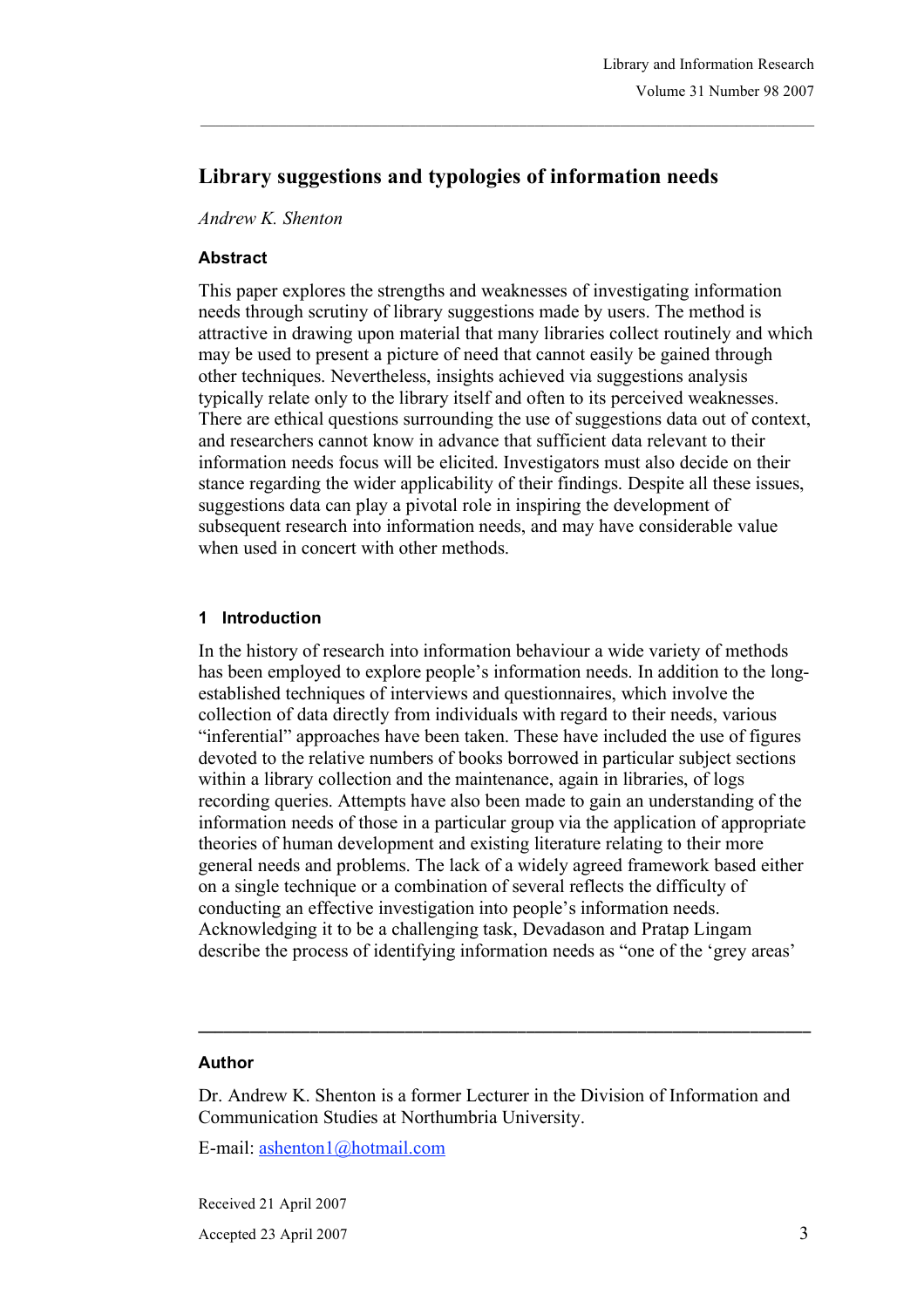of research in library and information science for the past few decades" (Devadason and Pratap Lingam, 1997, 42).

 $\mathcal{L}_\text{max}$ 

In view of the diversity of methods that have been employed and their lack of universal acceptance, it is perhaps surprising that very little effort appears to have been made to construct typologies of information needs on the basis of suggestions offered by library users. Although other means that are typically employed by libraries to gather feedback, such as focus groups and panels of library users, may offer similar potential, it is paper-based and electronic suggestions systems that form the focus of this article. Suggestions systems are often established to help ensure that the library develops in a way that is broadly consistent with user inclinations. Such mechanisms also provide patrons with some ownership of decision-making processes within the library and can alert library managers to the good ideas of their clients. Moreover, where responses are given by the library to suggestions, they enable staff to provide generic answers to patrons who raise similar issues. One possible explanation for the rarity with which data elicited via suggestions systems have been employed to construct systematic pictures of users' needs, lies in a possible mismatch between the priorities of library managers and those of researchers exploring information needs. The former's aims in introducing suggestions mechanisms may well be practical in nature and directly concerned with the service offered by the library, whereas, notwithstanding the potential of the investigation of information needs within the context of action research, many projects addressing such needs are predominantly scholarly, with the work undertaken by students for assignments and dissertations or by academics outside the library environment intent on publishing their studies in journals or presenting them at conferences.

In any project involving information needs, before the researcher chooses methods for collecting data consideration must be given to what will be meant in the work by the use of such fundamental terms as *information* and *information needs*. Decisions in this regard provide the study with some preliminary ground rules and help to clarify the boundaries of the phenomena under investigation as they are understood in the project. Clearly, it is the responsibility of each individual researcher, or research team, to form these definitions with due attention to their own situations and, perhaps, the type of library involved. An investigator in a library associated with an educational organisation, for example, may well give special emphasis to the scholarly information needs of users. Indeed, Eskola (1998), whose work relates to university students, defines information as "something which students need during their studies when they construct meaning about subjects in the process of learning". In generic terms for the purposes of this paper, however, *information* is believed to take the form of "communicated messages that convey meaning" (Shenton, 2004a, 370), and, in the context of *information needs*, such material is required by a person "to ease, resolve or otherwise address a situation arising in his or her life" (Shenton and Dixon, 2004a, 26). Information may, for example, be needed to alleviate an anxiety, make a decision, develop a greater understanding, find out about a subject or solve a problem.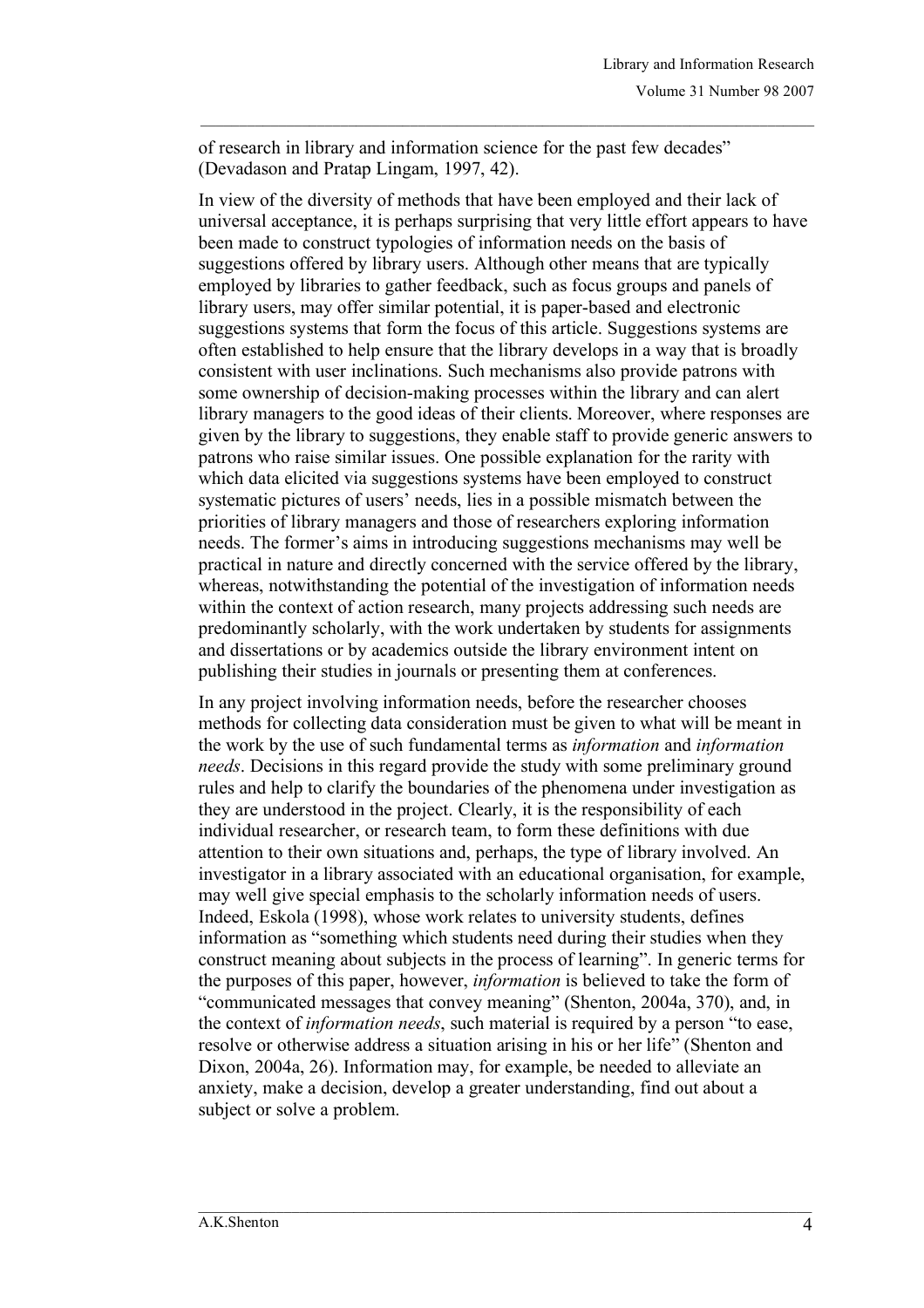# **2 Principal attractions of the method**

Much of the appeal of devising an investigation into information needs that draws on user suggestions centres on the ready availability of this form of data. This is a factor not to be underestimated since, as Nicholas recognises, in many other situations

 $\mathcal{L}_\text{max}$ 

*needs data is difficult to collect. The researcher must step into a world beyond their control, persuade and seek co-operation, ask (often personal) questions for which there are no stereotypical responses, and probe for data in unfamiliar territory* (Nicholas, 1997, 344).

In contrast, libraries of a range of types provide on an everyday basis means by which users can offer feedback through suggestions, and the data contributed may be considered significantly more "natural" than that gathered from questionnaires or interviews, which are more specifically associated with research and which consequently may be viewed by users with some suspicion. Openness and honesty may be particularly forthcoming in user suggestions if anonymity is permitted.

The freedom that suggestions systems give to users in enabling them to state the information that they feel they *actually* require may also liberate them from their possible perception that they should express their needs in terms that are appropriate to the library. In a classic paper, Taylor (1968) draws attention to how a query presented to an information system is influenced by the inquirer's expectation of what is available. Taylor describes such a need as "compromised" (Taylor, 1968, 182). The "mutation" of the need from its original form is a significant problem when efforts are made to infer information needs from reference questions that are asked by users. Since, when offering a suggestion, the writer is not bound by the limitations of the information system, there is, perhaps, more opportunity for the person to present their need in a manner which reflects more accurately their real requirement.

The ideas of even primary school children in relation to their school library can be collected successfully through suggestions systems. At this level, strategies may include the use of a proforma which offers sentences that the youngsters complete, thereby helping the children to structure their ideas or directing their suggestions to particular areas. The prompts have to be carefully constructed, however. When research reported by the Department of Education and Science used an approach in which primary-aged youngsters were asked to complete a sentence beginning, "I wish there were more books about…" (Department of Education and Science, 1983, 16), eighteen children believed that the sentence was already finished and simply agreed with the statement!

If a variety of channels is offered for suggestions feedback, data may be elicited from a diversity of types of user. In an academic library, for example, the opportunity to make suggestions electronically, possibly via a proforma offered by the library's website, may be welcomed by distance learners who may use the library mainly for providing a gateway to e-journals, whilst the chance to make comments via a more traditional pencil and paper method may be preferred by some campus-based students.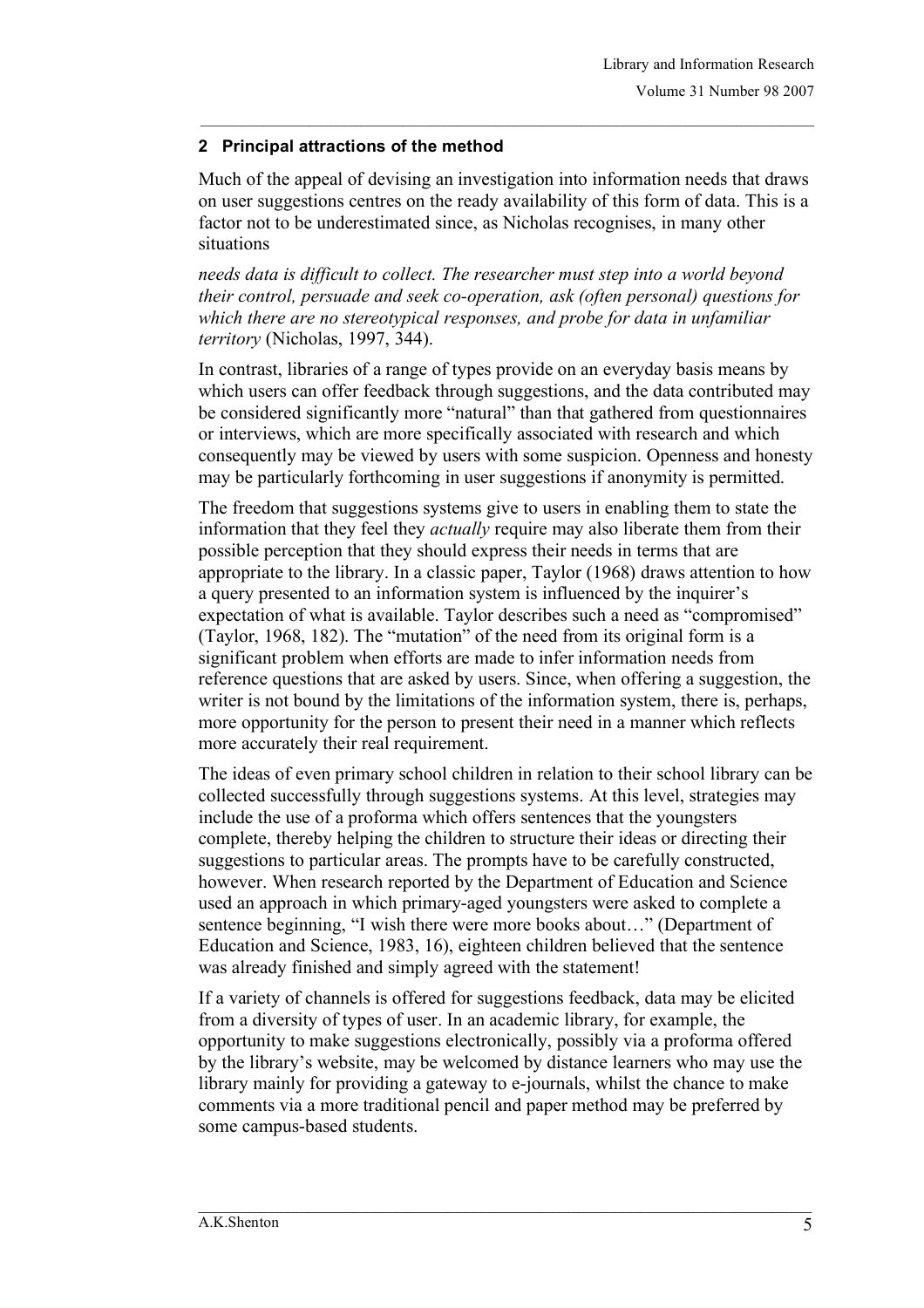### **3 Disadvantages**

As with the use of library issue figures for information needs research, the employment of suggestions in this respect is limited by the fact that, notwithstanding the ability of suggestions data to uncover the *real* needs of individuals, users will undoubtedly present these needs in terms of their reactions to the library's characteristics. This overall orientation contrasts markedly with the doctrine favoured by Faibisoff and Ely who declare unequivocally, "Studies of needs should concentrate on *needs* rather than on the system supplying the needs" (Faibisoff and Ely, 1976, 5). Furthermore, in many situations, it may not be the needs of actual users that form the paramount concern; what is maybe more important is the needs of the wider community which the library is attempting to serve, and users may form only a fraction of this body.

 $\mathcal{L}_\text{max}$ 

Suggestions systems frequently elicit messages of dissatisfaction and complaint, and the picture that emerges from them is likely to be largely negative. Indeed, suggestions mechanisms may be criticised for encouraging hot-headed reactions from users immediately after they have experienced adverse situations. There is also the danger, particularly with teenagers in a school library, that suggestions offered by disaffected individuals may simply be criticisms of authority. Furthermore, if suggestions do merely reflect dissatisfaction with the library, the ideas contributed may well be as much expressions of *wants* as actual *needs*, although, as Shenton and Dixon (2004b) note, LIS commentators have for years debated the precise differences between the two concepts. In contrast, needs that the library satisfies adequately are seldom expressed. This problem is indicative of a wider difficulty associated with information needs research. Whilst Derr recognises that "possession of information does not eliminate the need for it" (Derr, 1983, 273), the needs which are met via that material may not be easily uncovered. Research based on suggestions also entirely disregards the now widely-recognised phenomena of "unexpressed needs" and "dormant needs". Even when a person is aware of a need having emerged and seeks to act upon it, "the problem of non-specifiability of information need", as discussed by Belkin (1980, 137), may arise. Suggestions systems are unlikely to be useful in exploring the situations described by Belkin (ibid.) in which an individual "is conscious of a need but does not know what information would be appropriate to satisfy it".

Critical of the way in which the traditional research methods of interviews and questionnaires themselves affect the attitudes that they are intended to examine, Webb et al advocate a strategy involving the inconspicuous analysis of evidence "generated without the producer's knowledge of its use by the investigators" (Webb et al, 2000, 49-50). Clearly, the key consideration in helping to secure the success of a suggestions system as an unobtrusive research method lies in ensuring that the users contributing ideas are not aware that their material is to be used for research purposes. The same principle may be applied to the employment of query logs to explore information needs. Nevertheless, the ethics of such a covert research method in the context of library suggestions are open to question, and issues associated with establishing "informed consent" arise. It may be argued that, if reports of studies of user needs are to be compiled and then disseminated beyond the library, via conference papers or journal articles, for example, and such work refers to the personal situations of participants, even if all the data are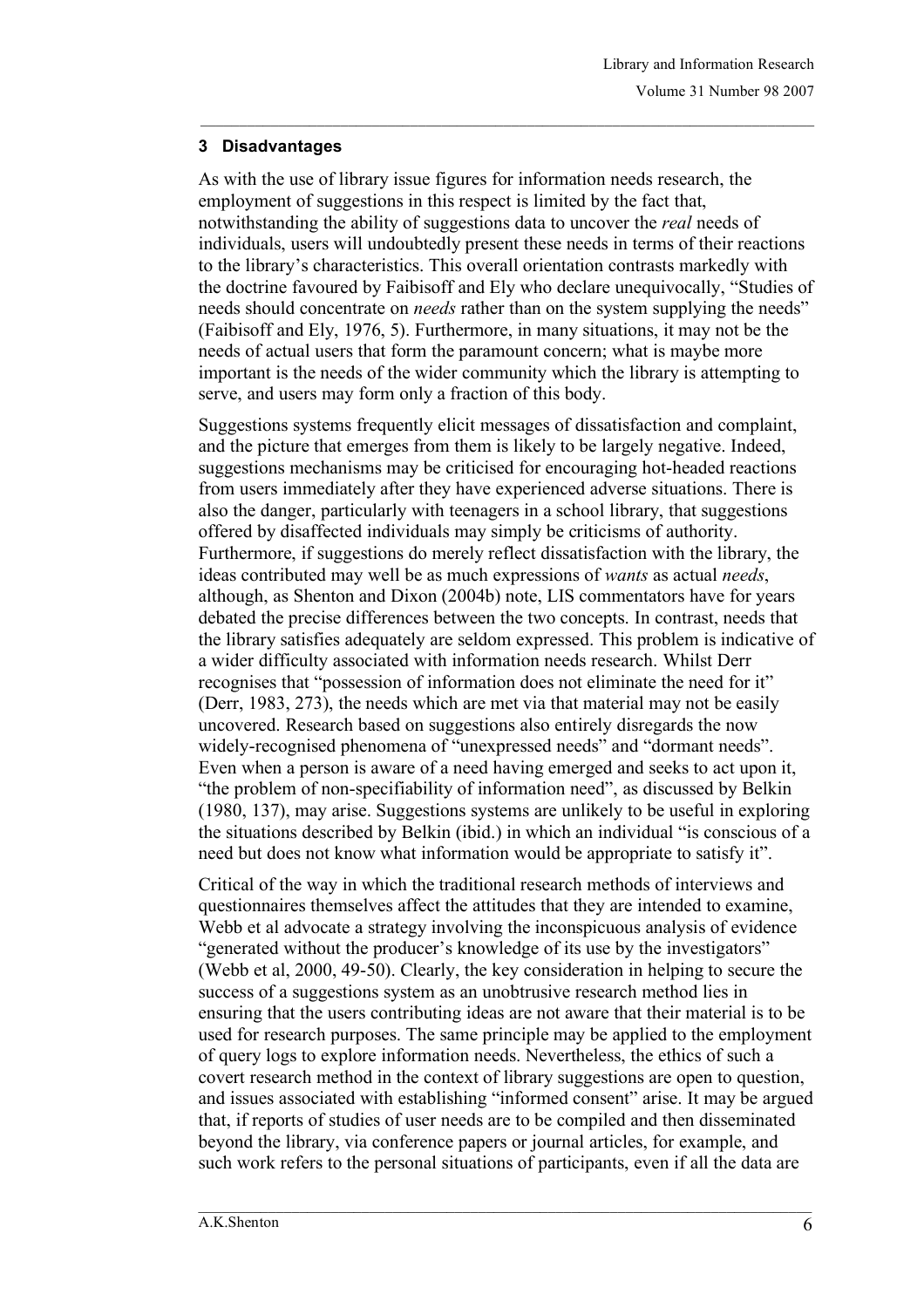anonymised, contributors should be made aware of what is intended in advance of their offering suggestions. Otherwise, they may be under the mistaken impression that it is only library staff and, in particular, perhaps, senior management, who will be reading their ideas.

 $\mathcal{L}_\text{max}$ 

The employment of suggestions data for information needs investigation is maybe best applied retrospectively, yet, in these circumstances, the task of obtaining consent for using suggestions that have already been made is particularly problematic. If a researcher designs a study which will examine the nature of the suggestions over a stipulated future period, he or she becomes a hostage to fortune. Because no attempt is made to collect data from a sample of predetermined size, it may be that insufficient suggestions will be offered over the period earmarked for data collection to satisfy the study aims. Conventional research methods can also suffer from this shortcoming, however. If a questionnaire-based project meets with a poor response or if in a study involving interviews many people within the targeted group decline to talk to the researcher, the work may be hampered by a similar lack of data. Where a retrospective orientation is adopted and records of past suggestions have been retained, the researcher may select a period of sufficient length to ensure that enough suggestions have been made to suit the purposes of the project. The analysis strategy then employed essentially shifts to one of making a content assessment of existing documents.

If users are allowed to make suggestions on any aspect of the library that they wish, the contributions are likely to be very diverse and analysis of such disparate data can be challenging. Again, though, this is not a problem that is by any means unique to suggestions data. The analysis of data collected in a rambling focus group session, in which the moderator has failed to direct the discussion sufficiently, can prove equally difficult. Still, if suggestions data are to be used exclusively for needs research, researchers may find it wise to rein in contributors by giving specific advice, prior to suggestions being made, on particular areas that they may wish to address. Suggestions may be sought, for example, on what particular types of information and materials users want to see increased in provision and what new information services may be especially welcomed. Such direction may effectively screen out many suggestions that may otherwise be offered but which do not pertain to information needs issues. Without such channelling, suggestions may take the form of complaints about, for example, heating, staffing, photocopying provision and opening hours, although the last two matters may be considered at least to relate broadly to information access, if not information needs. Conversely, the danger again emerges that, where very strict guidance is given on the types of issues that should be raised in the suggestions, insufficient data may be collected to meet the purposes of the research. Where such a possibility is likely, strategies to promote the suggestions system vigorously, and the need for the library to convince its users that managers will take notice of any ideas offered, assume an added importance.

### **4 Wider use of suggestions-based research**

In terms of the wider use of research based on suggestions data, a range of approaches may be taken. Since the suggestions made are likely to be very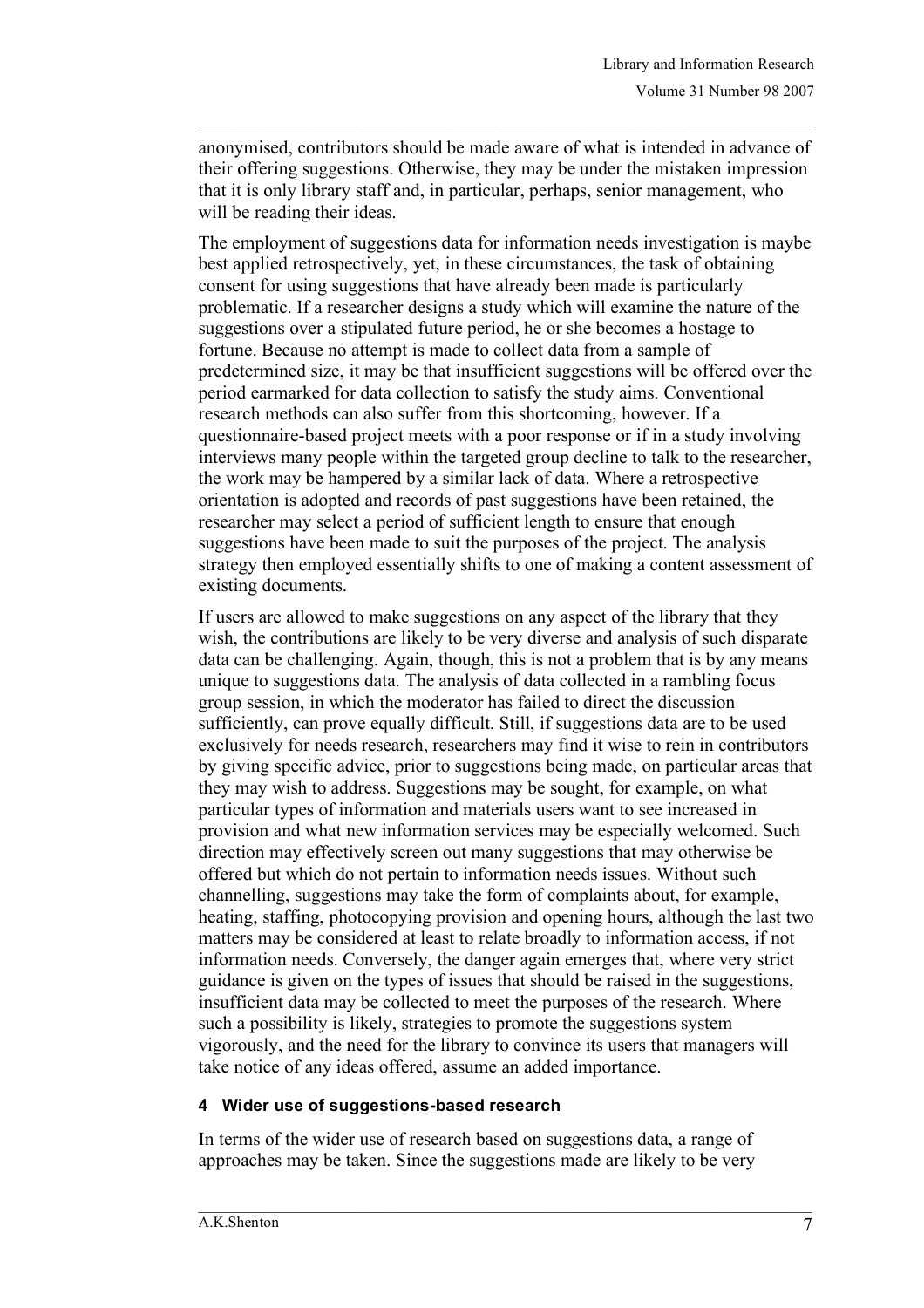particular to the library involved and perhaps to the users who are served, the extent to which the study findings are generalisable in the traditional sense is probably limited. The aim of transferability may be more viable. If the report presenting the results of research involving the suggestions data will be read by parties beyond the library, then the provision of background description relating to the characteristics of the organisation in question is essential. Managers of another library, for example, who are reading the report are likely to be particularly interested in such details in order that they may compare the situation of the library forming the subject of the research with that of their own organisation. Ultimately, if they are satisfied that sufficient similarity exists between what Lincoln and Guba term the "sending" and "receiving" contexts (1985, 217), readers may feel encouraged to make transferability inferences with confidence.

 $\mathcal{L}_\text{max}$ 

Where further projects based on suggestions data are staged in additional libraries, progress in other aspects of wider applicability can be made. The findings of each study may be compared in order to ascertain the extent to which a consistent picture is apparent overall. In this way, the original project comes to form one element within what may be considered a multi-site case study of sorts and, where findings are repeated across different sites, statements regarding transferability may be made with more assurance, as well as the results of the original investigation having more credibility in the eyes of the reader. Hjørland believes that, in the positivist tradition, such replicability forms the "methodological ideal" (Hjørland, 2002, 264). Certainly, as Shenton (2004b) points out, in any study that involves several organisations, the effect of particular local factors peculiar to only one of them is reduced. The sampling of a range of libraries provides the kind of diversity that underpins Dervin's concept of "circling reality", which she defines as

#### *the necessity of obtaining a variety of perspectives in order to get a better, more stable view of 'reality' based on a wide spectrum of observations from a wide base of points in time-space* (Dervin, 1983, 7).

Where findings that relate to different libraries diverge, the investigator may seek to explain these via variations in the libraries' characteristics and those in the users whom they serve.

One approach to selecting the organisations for the follow-up work may involve sampling other comparable local libraries. Alternatively, the organisations may be determined on the basis of principles advanced by Yin (1994). He indicates that a researcher undertaking a multiple-case study may use "literal replication" and "theoretical replication" (Yin, 1994, 46). In the former, cases are chosen in the belief that examination of them will yield similar results, and, in the latter, cases are selected on the grounds that contrasting findings will emerge, although for predictable reasons. According to Yin, if six to ten cases which, in their entirety, embrace both forms of replication logic are explored and they all produce the results anticipated, the researcher's initial propositions have been vindicated. If, however, the researcher has no interest in the information needs of users beyond his or her own library, then replication of the project in other organisations is not, of course, an issue.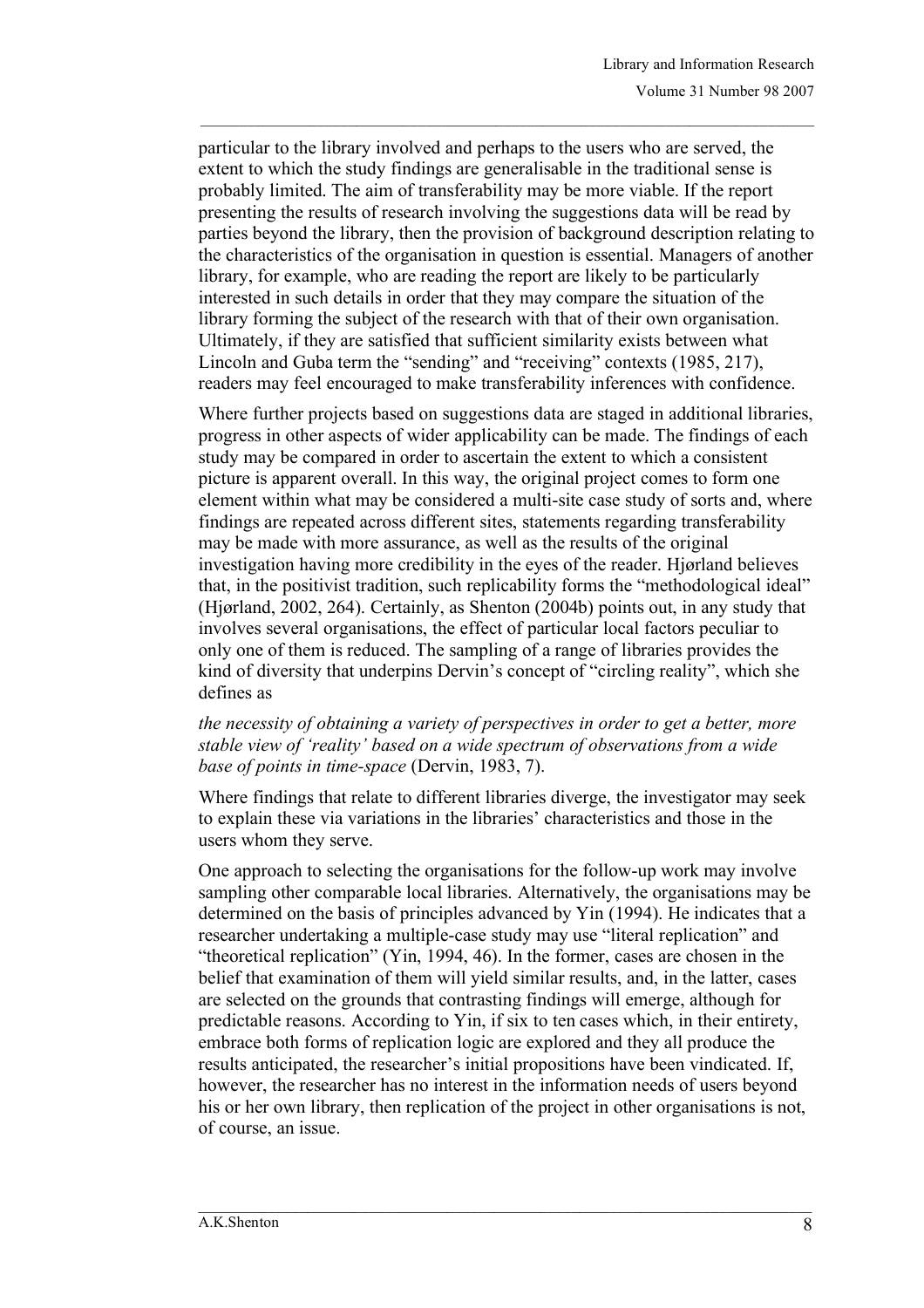# **5 Qualitative or quantitative?**

Whilst most techniques for investigating user needs may be regarded as inherently qualitative or quantitative, research based on library suggestions does not fit easily in either category. Nevertheless, it does meet some of the criteria associated with qualitative research. In particular, the ideas offered by contributors are expressed in their own language and in this respect the method is very different from that of questionnaires in which a multiple-choice answer arrangement demands that users frame their ideas in the survey document's terms. In addition, when the data are analysed, if categories of need are formed in order to produce a need typology, the divisions are likely to be developed inductively from the inherent concepts within the data. Conversely, since the starting point for constructing an understanding of user needs is in this case the library, rather than the particular situation of the user, the work does not have the personal emphasis typically associated with qualitative inquiry, and there is no real opportunity to collect background detail about the nature of the contributor. Furthermore, unless the participants include their names with their suggestions, thereby allowing provision for some kind of follow-up, it is difficult even subsequently to probe the stated problems and issues in the depth that is characteristic of qualitative work. In this sense, the method suffers from a similar shortcoming to questionnaires and participant diaries, namely that because there is no real-time direct interaction between the two parties the researcher simply has to accept the material that the contributor offers and hope that he or she has supplied sufficient data for a proper impression of the need to be gained. Such shortcomings illustrate the fact that there is no single perfect method of collecting data. Banwell highlights the importance of three specific elements of contextual information which are essential for constructing "a picture of individual need" (Banwell, 1997, 71). These are devoted respectively to the user's own characteristics, the task for which the information is required and the nature of the topic. Without these insights, the adequacy of the understanding of the need may be challenged.

 $\mathcal{L}_\text{max}$ 

Data relating to information needs that have been collected via suggestions systems may be too scanty and too diverse for true quantitative analysis, too, unless the researcher develops very broad categories from the material and then attaches frequency counts on the basis of how many users have made suggestions that fall within each of the divisions. Such a strategy raises the possibility of a hybrid research approach being taken. Frequency counts are invaluable in that they provide a transparency to results, indicating the prevalence of particular issues within the data collected. Quotations from participants or at least direct descriptions of situations recounted by users can then be employed to illustrate the issues identified. Reference to such individual situations is more reminiscent of the qualitative paradigm. The combined importance of creating types within a typology and making appropriate reference to the words of the actual participants is stressed by Lofland who writes,

*the abstractions [taking the form of the types] and qualitative data [taking the form of the quotations] coexist as one whole. Each depends on the other for enlightenment and meaning. Taken separately, the abstractions and data may have slight interest or merit. The abstractions are likely to be dull because the reader has an inadequate conception of the concrete, empirical reality to which*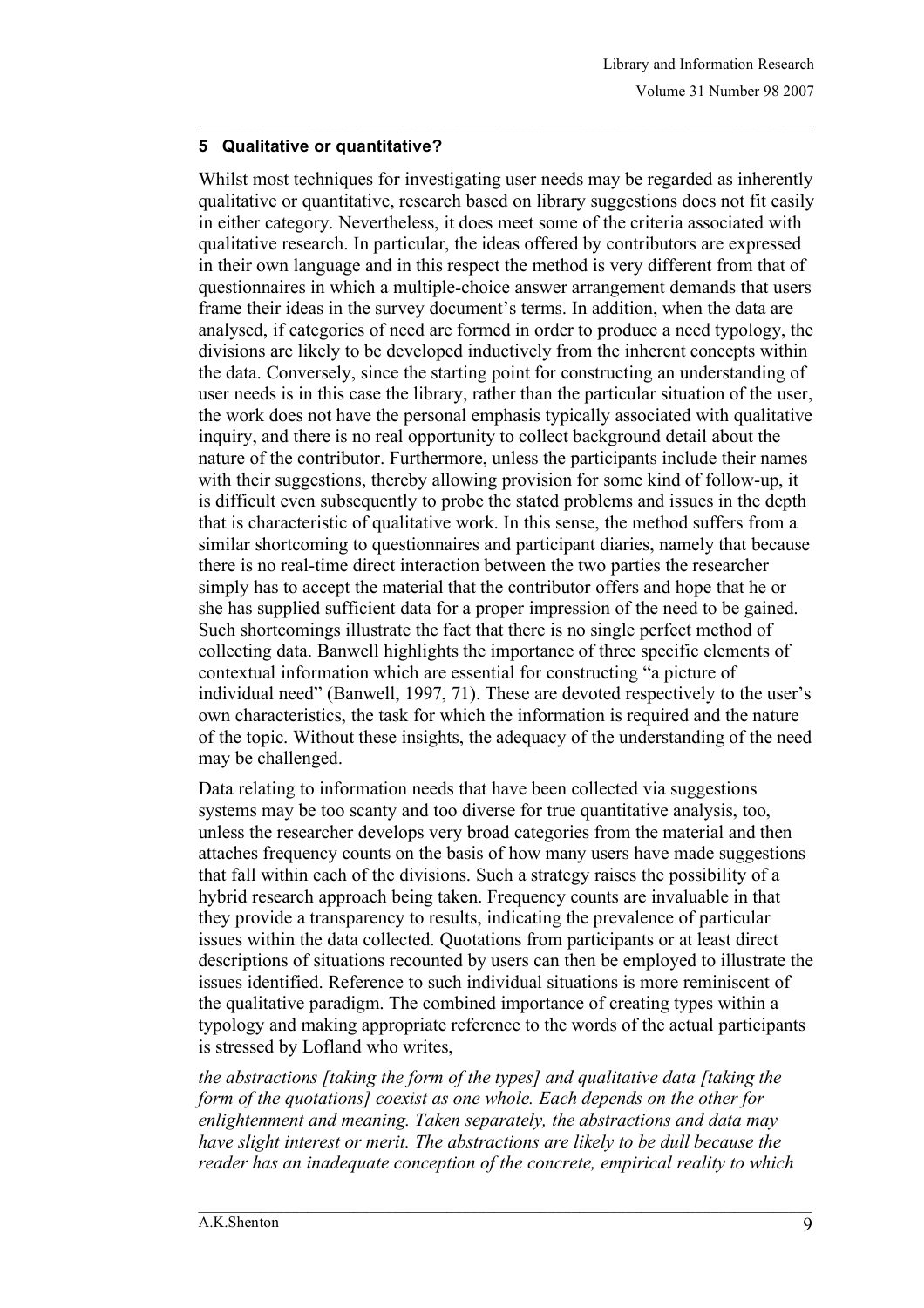*they might refer. The qualitative data alone are dull because the reader has little notion of generic patterns involved, save those he might himself be imposing. But interpenetration through minute and continual alternation between abstraction and episodes makes the whole more than the parts* (Lofland, 1976, 65).

 $\mathcal{L}_\text{max}$ 

In some instances, several typologies may, in fact, be required. Allen draws attention to how information needs "occur within groups of various kinds", as well as "at the individual level" (Allen, 1997, 112). In a university library, analysis of the data in terms of the group dimension may reveal the existence of different categories of information needs in relation to students of different types, such as undergraduates and postgraduates, campus-based and distance learners, or students straight from school and mature students. Thus, in order to ensure that the clients' particular needs are properly represented, a typology for each individual group may be necessary.

The philosophical justification for a mixed method approach that incorporates qualitative and quantitative elements is summed up by Patton, who believes the researcher to have an "intellectual mandate" (Patton, 1990, 193) for selecting whatever techniques he or she considers most suitable, regardless of their paradigm. A similar argument is presented by Grover and Fowler (1993) and Dervin (1997). Yet, although Erlandson et al (1993), Krueger (1994) and Miles and Huberman (1994) point out that such mixing has become common, this eclecticism is not shared by all and any researcher thinking of combining qualitative and quantitative data should at least be aware of the controversy in some quarters that surrounds work of this kind. Merriam writes of the "ongoing debate" (Merriam, 1998, 8) surrounding its validity, and Silverman believes that two "armed camps" (Silverman, 2000, xiii) have arisen as a result of commitments made by researchers to one or other of the paradigms. Lincoln and Guba (1985) reside firmly in the qualitative domain. In relation to naturalistic inquiry, they state unambiguously, "Mix-and-match strategies are not allowed" (Lincoln and Guba, 1985, 251), asserting that an investigator must accept the whole paradigm and *all* the methods it entails. Rossman and Wilson label proponents of such a stance "purists", and recognise that their steadfastness stems from a belief that qualitative and quantitative approaches derive from "different, mutually exclusive epistemological and ontological assumptions about the nature of research and society" (Rossman and Wilson, 1985, 629).

# **6 Library suggestions and subsequent research data**

A reflective researcher may well question whether those making the suggestions are representative of the wider population of library users, and may suspect that people offering ideas are individuals who are particularly vociferous or have simply been unfortunate in suffering a recent adverse library-related experience. In a school library, some may be perceived to be pupils who resent authority. Conversely, others may be shy individuals, who are reluctant to discuss their concerns face-to-face with staff. A thoughtful investigator will inquire, "To what extent are the needs described typical?" Whilst the suggestions system may be significant in helping a researcher to identify individual needs or problems, a follow-up phase of quantitative investigation may be necessary to determine the prevalence, within a wider body of users, of the matters raised. Here the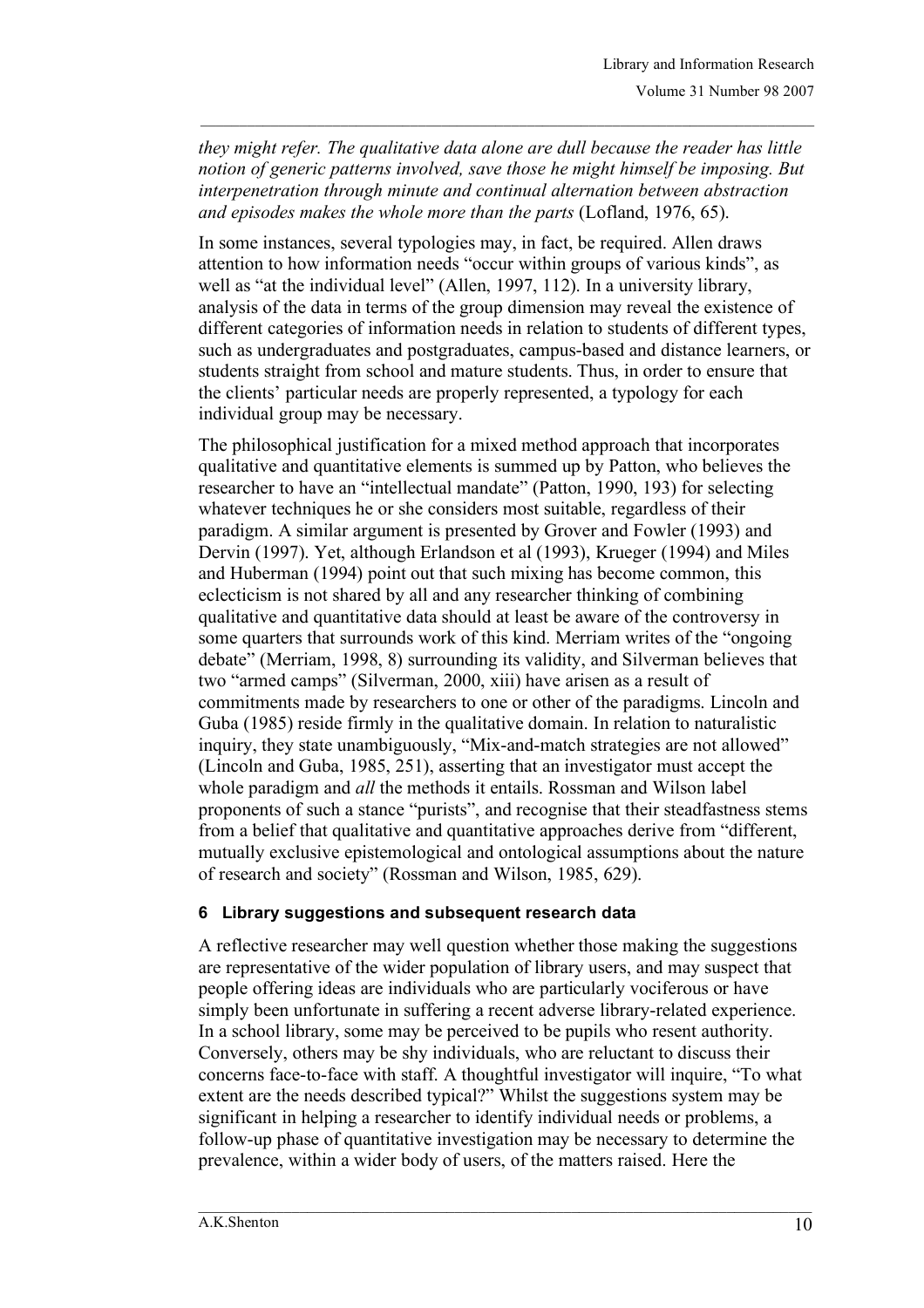needs/problems described may be grouped and presented in a tick-box style questionnaire. Alternatively, subsequent work may take a qualitative stance. Although many users may be reluctant to offer suggestions unless they can do so anonymously, if a system is employed in which contributors are willing to provide their names alongside their ideas, there may be an opportunity for more detailed discussion, in later focus groups or individual interviews, of the emergent issues. The former are likely to be especially useful if related matters have been raised by a number of individuals, and participants for a particular group may be chosen on the basis of the similar ideas that they have already offered. Such a strategy would appear to give a focus group the greatest chance of success since, as Krueger observes, "The rule for selecting focus group participants is commonality, not diversity" (Krueger, 1994, 14). It must, however, be conceded that to introduce focus groups at such an advanced stage in the research project runs contrary to conventional practices. Marcella and Baxter note,

 $\mathcal{L}_\text{max}$ 

*many researchers who have used the focus group as a methodological tool have emphasised that it should be used as a preliminary means of developing hypotheses that will be further tested by methods that allow generalisations to be drawn* (Marcella and Baxter, 1999, 311).

Where detailed data on a particular phenomenon are collected, through, for example, focus groups inspired by the research involving user suggestions, subsequent investigation may shift to ascertaining the viability of different responses that the library can make in response to the emergent issue.

### **7 Managing an information needs project drawing on suggestions data**

When conducting a study involving the use of suggestions data to explore users' information needs, the researcher must thus consider a variety of fundamental questions.

How will key terms, like *information needs*, be understood in the study?

Would it be useful to provide systems for allowing clients to submit their ideas in different ways, e.g. via paper and electronic methods?

Will the raw data used in the research take the form of suggestions made in the past or ideas that will be offered over a predetermined period in the future? If the latter option is taken, can the researcher be confident that sufficient suggestions will be collected for the project to meet its purpose?

Where a future temporal orientation is favoured, are suggestions on any aspect of the library to be encouraged or are users to be asked to restrict their ideas purely to information issues? If the latter is the case, how should such guidance be worded?

To what extent will the qualitative and quantitative potentials of the data be exploited, and how will these be achieved?

What role will other research strategies play alongside the suggestions data in contributing to a more robust investigation into users' information needs than if the suggestions data alone had been employed?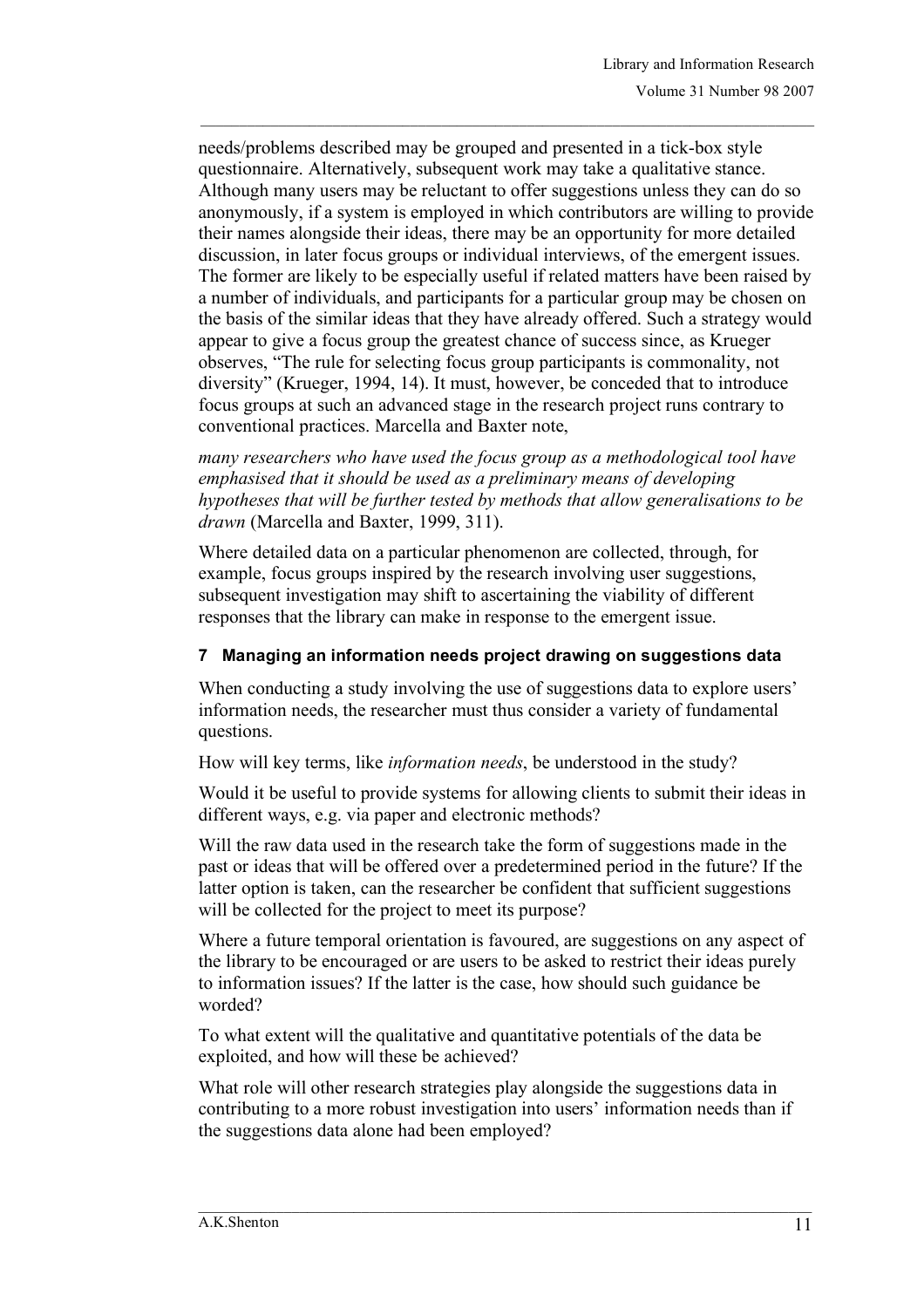Who will read the final report? If the results are to be disseminated beyond the library, has appropriate consent been given by the contributors of the suggestions?

 $\mathcal{L}_\text{max}$ 

What approach is to be taken with regard to transferability?

If the researcher is looking to develop a picture of information needs that extends beyond the users of the library featured in the research, is it possible for the project to be replicated in additional libraries, thereby allowing data collected in a similar way but at different places to be compared? If such replication is attempted, how will the extra libraries be chosen?

### **8 Conclusions**

The ready availability of users' suggestions in many libraries is attractive to the information needs researcher and such data may be obtained from a variety of types of library visitor. Nevertheless, key shortcomings emerge and several methodological problems arise. Suggestions provide insight only into needs that relate in some way to the library and even in this context many needs that the library meets satisfactorily are likely to go unacknowledged by patrons. In order to guarantee that the researcher has sufficient material with which to work, the technique is perhaps best applied to a body of suggestions retrospectively, although the use of any suggestions data without the permission of their contributors is morally dubious. Whether a past or future orientation is taken, unless broad areas for suggestions are indicated to prospective contributors, the researcher may well discover that the data collected which pertain to information needs are outweighed by material that is irrelevant to the study. Problems associated with the generalisability of study findings may also arise but the researcher may at least be able to replicate the original project in other libraries. As Zach explains, the use of a multiple-case study can reveal "divergent themes" as well as "consistent patterns" (Zach, 2006, 19). Clearly, in the former instance, an appreciation of the reasons for such variations then emerges as a priority.

Despite the fact that suggestions data may be regarded as neither obviously qualitative nor clearly quantitative, they can be employed in both contexts and can form the inspiration for follow-up research of either type. This may be aimed quite specifically at investigating further the matters arising from the suggestions that have been received. It would, in fact, be unwise to develop an investigation into user needs based exclusively on suggestions but, when combined with other methods, such data can undoubtedly provide invaluable insights. The use of a range of techniques in concert is advocated by Devadason and Pratap Lingam who write "No single method or tool will serve entirely" (Devadason and Pratap Lingam, 1997, 42). Barrett and Douglas (2004) take a similar line in relation to client needs and school libraries. The authors stop short of elucidating a step-bystep methodology but still draw attention to how "feedback books" or "comment cards" (Barrett and Douglas, 2004, 59) can be used for needs analysis alongside data from other sources that may include student surveys, library management systems, user discussion groups, satisfaction questionnaires, socio-economic indicators and external research. These are, of course, in addition to the use of methods specifically designed to pursue discoveries from the original suggestions research itself.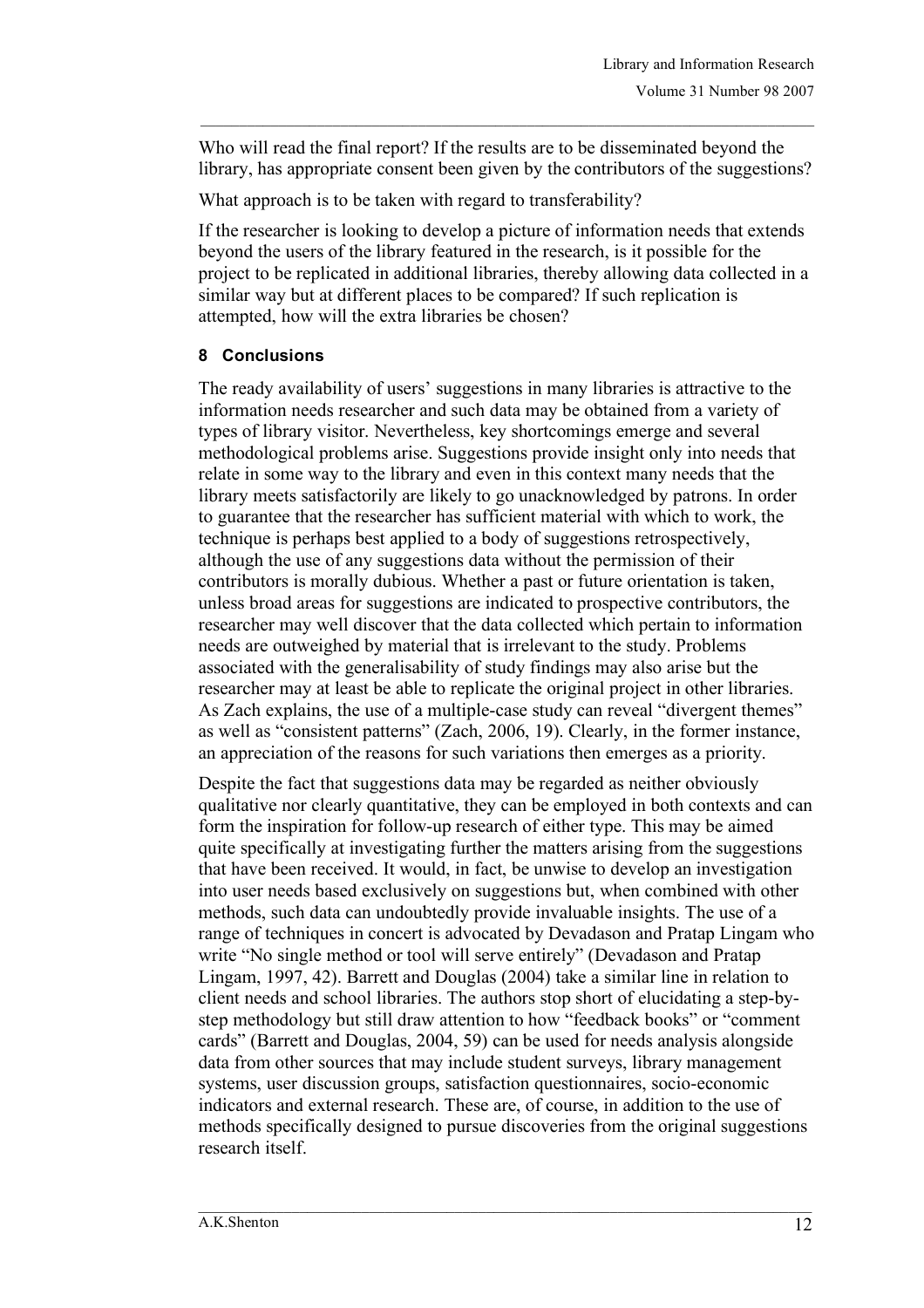### **References**

Allen, B. (1997) Information needs: a person-in-situation approach. In: Vakkari, P., Savolainen, R. and Dervin, B., eds. *Information seeking in context*, London, Taylor Graham, 111-22. ISBN 0947568719.

 $\mathcal{L}_\text{max}$ 

Banwell, L. M. (1997) Modelling user needs and the electronic age: a researcher's view. In: Watson, W. M., ed. *Information and library management 2000+,* Newcastle, Department of Information and Library Management, University of Northumbria at Newcastle, 67-76. ISBN 1900554119.

Barrett, L. and Douglas, J. (2004) *The CILIP guidelines for secondary school libraries*, London, Facet. ISBN 1856044815.

Belkin, N. J. (1980) Anomalous states of knowledge as a basis for information retrieval, *Canadian Journal of Information Science* 5(May), 133-43.

Department of Education and Science (1983) *Aspects of school library provision and reading attitudes*. London, HMSO.

Derr, R. L. (1983) A conceptual analysis of information need, *Information Processing and Management* 19(5), 273-78.

Dervin, B. (1983) *An overview of sense-making: concepts, methods, and results to date*. Paper presented at the annual meeting of the International Communications Association, Dallas, TX, May.

Dervin, B. (1997) Given a context by any other name: methodological tools for taming the unruly beast. In: Vakkari, P., Savolainen, R. and Dervin, B., eds. *Information seeking in context*, London, Taylor Graham, 13-38. ISBN 0947568719.

Devadason, F. J. and Pratap Lingam, P. (1997) A methodology for the identification of information needs of users*, IFLA Journal* 23(1), 41-51.

Erlandson, D. A. et al (1993) *Doing naturalistic inquiry: a guide to methods*, London, Sage. ISBN 0803949383.

Eskola, E.-L. (1998) University students' information seeking behaviour in a changing learning environment - how are students' information needs, seeking and use affected by new teaching methods? *Information Research* 4(2), URL: http://informationr.net/ir/4-2/isic/eeskola.html [21 April 2007].

Faibisoff, S. G. and Ely, D. P. (1976) Information and information needs, *Information Reports and Bibliographies* 5(5), 2-16.

Grover, R. and Fowler, S. G. (1993) Recent trends in school library media research, *School Library Media Quarterly* 21(4), 241-47.

Hjørland, B. (2002) Epistemology and the socio-cognitive perspective in information science. *Journal of the American Society of Information Science and Technology* 53(4), 257-70.

Krueger, R. A. (1994) *Focus groups: a practical guide for applied research*, 2nd ed., Thousand Oaks, Sage. ISBN 0803955677.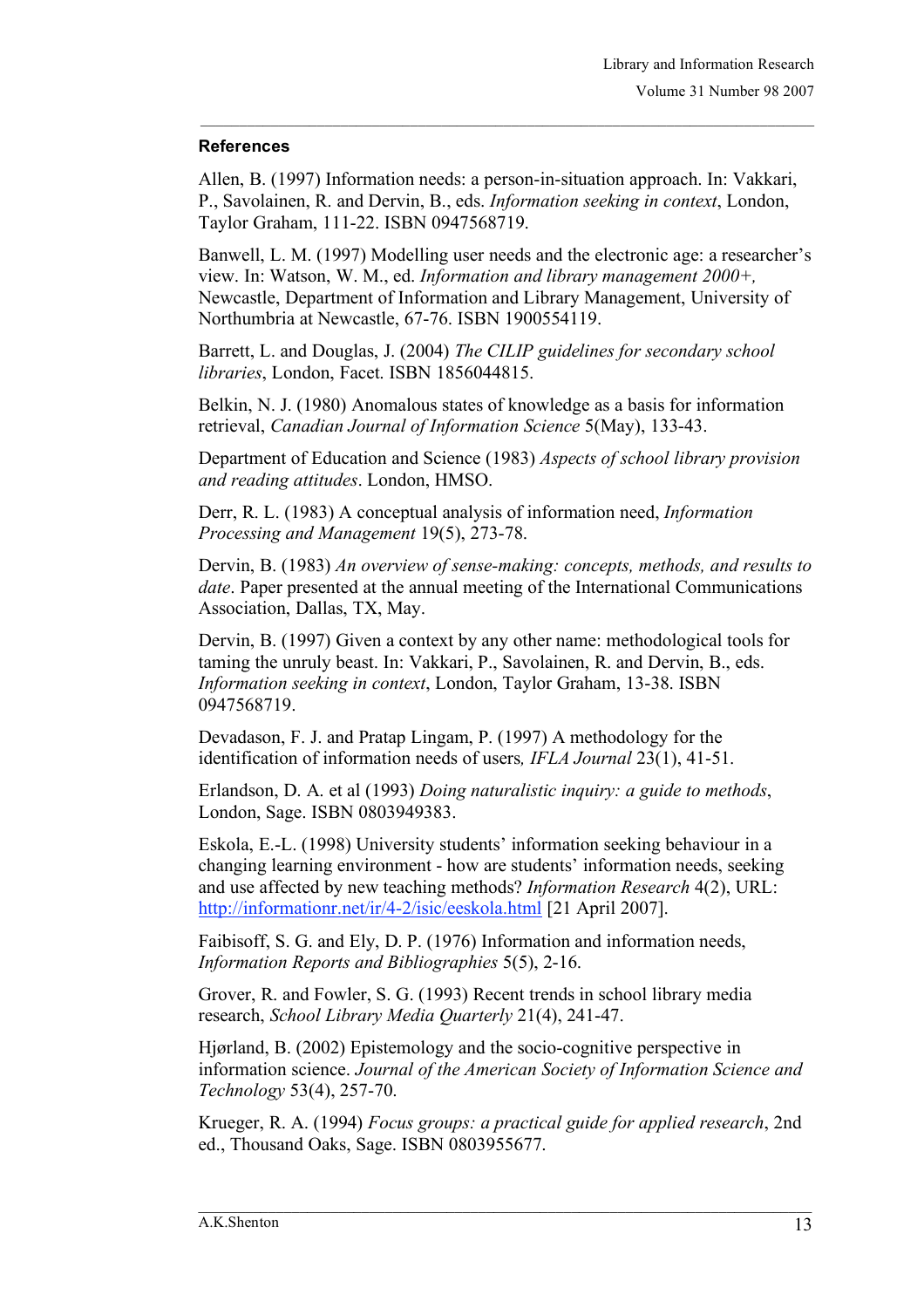Lincoln, Y. S. and Guba, E. G. (1985) *Naturalistic inquiry*, Newbury Park, Sage. ISBN 0803924313.

 $\mathcal{L}_\text{max}$ 

Lofland, J. (1976) *Doing social life: the qualitative study of human interaction in natural settings*, London, John Wiley and Sons. ISBN 0471015636.

Marcella, R. and Baxter, G. (1999) The citizenship information needs of the UK public: the quest for representativeness in methodological approach. In: Wilson, T. D. and Allen, D. K., eds. *Exploring the contexts of information behaviour*, London, Taylor Graham, 304-20. ISBN 0947568751.

Merriam, S. B. (1998) *Qualitative research and case study applications in education,* San Francisco, Jossey-Bass. ISBN 0787910090.

Miles, M. B. and Huberman, A. M. (1994) *Qualitative data analysis: an expanded sourcebook*, 2nd ed., Thousand Oaks, Sage. ISBN 0803955405.

Nicholas, D. (1997) The information needs interview: a long way from library-use statistics, *Education for Information* 15(4), 343-49.

Patton, M. Q. (1990) *Qualitative evaluation and research methods*, 2nd ed., Newbury Park, Sage. ISBN 0803937792.

Rossman, G. B. and Wilson, B. L. (1985) Numbers and words: combining quantitative and qualitative methods in a single large-scale evaluation study, *Evaluation Review* 9(5), 627-43.

Shenton, A. K. (2004a) Operationalising the concept of "information" for research into information behaviour, *Aslib Proceedings* 56(6), 367-72.

Shenton, A. K. (2004b) Strategies for ensuring trustworthiness in qualitative research projects, *Education for Information* 22(2), 63-75.

Shenton, A. K. and Dixon, P. (2004a) The development of young people's information needs, *Library and Information Research* 28(89), 25-34.

Shenton, A. K. and Dixon, P. (2004b) The nature of information needs and strategies for their investigation in youngsters, *Library and Information Science Research* 26(3), 296-310.

Silverman, D. (2000) *Doing qualitative research: a practical handbook*, London, Sage. ISBN 0761958231.

Taylor, R. S. (1968) Question-negotiation and information seeking in libraries, *College and Research Libraries* 29(3), 178-94.

Webb, E. J. et al (2000) *Unobtrusive measures*, 2nd ed., Thousand Oaks, Sage. ISBN 0761920110.

Yin, R. K. (1994) *Case study research: design and methods*, 2nd ed., Thousand Oaks, Sage. ISBN 0803956630.

Zach, L. (2006) Using a multiple-case studies design to investigate the information-seeking behavior of arts administrators, *Library Trends* 55(1), 4-21.